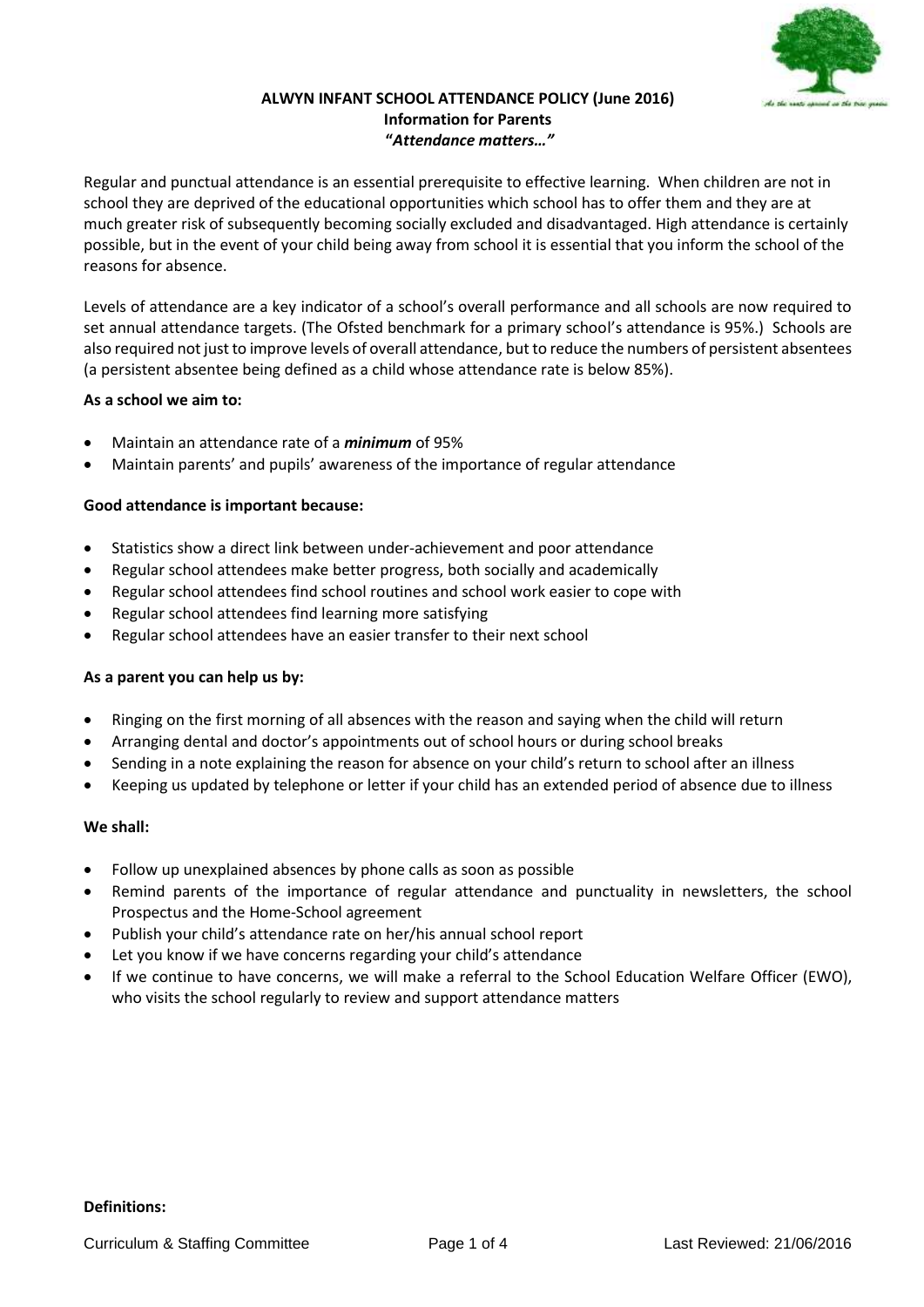# **Authorised Absence/Term Time Leave of Absence**

The Education (Pupil Registration) (England) (Amendment) Regulations 2013 explanatory note states: *Regulation 7 of the 2006 Regulations is amended to prohibit the proprietor of a maintained school granting leave of absence to a pupil; except where an application has been made in advance and the proprietor considers that there are exceptional circumstances relating to the application.*

*Leave of absence taken without authorisation may be referred to the Education Welfare Service. This may result in prosecution proceedings, or a Fixed Penalty Notice. If a Fixed Penalty Notice is issued, a separate Notice would be issued to each parent for each child.*

Due to these recent changes to the Education (Pupil Registration) (England) Regulations 2006 from the Department for Education our Governing Body has been compelled to implement the following changes to our Attendance Policy to help improve the attendance of all of our children and to give them the best chance of achieving well and enjoying their Education:

In-term time, family holiday and extended holiday as well as the statutory threshold of ten school days have **had** to be removed. Therefore holidays in term time may no longer be considered as exceptional and if taken would be recorded as unauthorised.

These amendments make it clear that headteachers may **not** grant any leave of absence during term time unless there are **exceptional circumstances**. The headteacher has the discretion to allow leave in **exceptional circumstances** and the headteacher's decision is final.

For leave of absence to be considered as exceptional the parents/carers will need to complete and return a 'Request for Exceptional Leave' form. All such requests will be considered in conjunction with current achievement in class and current and previous year's attendance percentage levels which would need to be at **95%** or better.

# **Holidays**

Under new DFE legislation as from 1 September 2013, headteachers **may not** grant any leave of absence during term time unless there are **exceptional circumstances**. Family holidays are not regarded as exceptional circumstances.

Only schools can authorise absence. Should school staff have reason to doubt that the explanation offered about a particular absence is genuine; the absence will be treated as unauthorised.

# **Unauthorised Absence**

Unauthorised Absence: is when the school has not received a 'Request for Exceptional Leave' form or has not approved a child's absence from school after a parent's request.

Absence will not be authorised in the following circumstances:

- no explanation is offered by the parent/carer.
- explanation offered is not in accordance with exceptional reasons for authorised absence (e.g. holiday, shopping, waiting on a delivery, going shopping or for a haircut, going for a family day out, because it is your child's birthday, sleeping in after a late night etc.).
- lateness when the child arrives after the register has closed and the explanation offered is not in accordance with exceptional reasons for authorised absence.

*Leave of absence taken without authorisation may be referred to the Education Welfare Service. This may result in prosecution proceedings, or a Fixed Penalty Notice. If a Fixed Penalty Notice is issued, a separate Notice would be issued to each parent for each child.*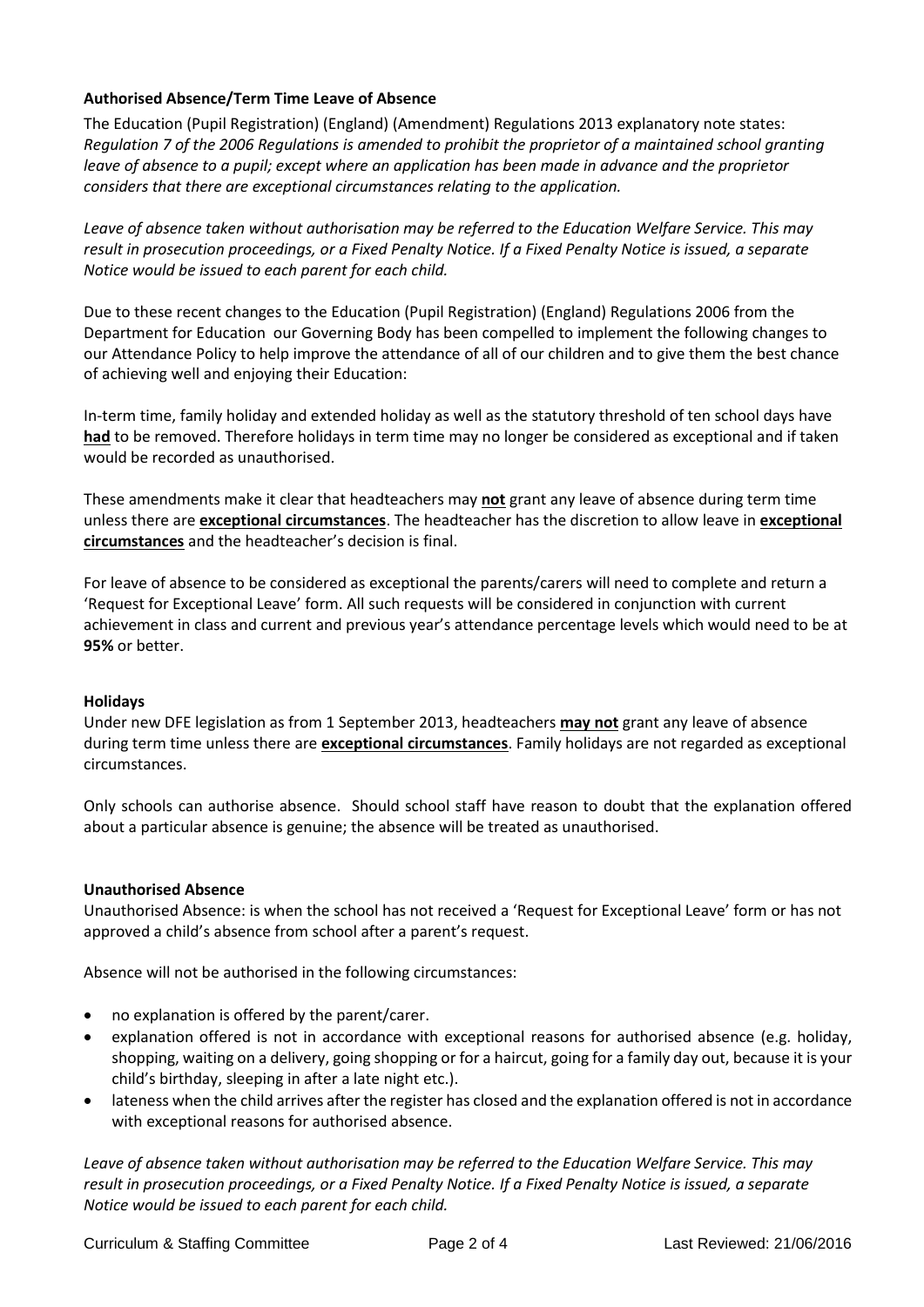### **Persistent Absence**

Persistent absence is absence of 15% or more. An individual child is, therefore, deemed to be a persistent absentee if his/her attendance is less than 85% (regardless of whether or not the absences have been authorised).

### **Informing Parents of their child's absence rate and Persistent Absence**

Attendance rates will be reviewed at the end of a child's first ½ term in school and every half term thereafter.

Attendance rates will be recorded.

Action will be taken after the third half-term (February time) or earlier if appropriate/necessary.

90% – 100% attendance – no action taken by the school.

89% and below attendance – letter to be sent and information about what further action could be taken if the rate doesn't increase (Letter 1).

85% and below attendance – letter sent from the school with information of this percentage. It may be necessary for the parents to meet with the school EWO to discuss concerns (Letter 2).

Exceptional circumstances will be treated appropriately and sensitively

#### **Registers**

Schools are required by law to call attendance registers twice daily - once at the start of the morning session and at some stage during the afternoon session. The class register is of paramount importance. Registers are legal documents. Should the parents of a persistent non-attendee be prosecuted by the Local Authority under Section 444 of the 1996 Education Act, then the information which the register contains will be the main source of evidence presented to the court. The regulatory requirements placed on schools with regard to the keeping of registers are to be found in the Education (Pupil Registration) Regulations 2006.

#### **Lateness**

- Morning registration is at 8.50am. This is the time the classroom doors are opened and you see your child into their classroom
- It is important to be on time. If your child misses this short but vital session, their work may be affected. Late arrivals are disruptive to the whole class and can be embarrassing for your child. We take the view there are no late children, only late parents
- Arrival after the register has been taken but before registration closure time (9.20am) will be marked as late (L) and the child will be recorded as present
- Arrival after the close of registration (9.20am) will be marked as an absence and will be recorded as an Unauthorised Absence (U) unless the reason for lateness is as a result of medical/dental appointments and the absence will be recorded as authorised (M). Exceptional circumstances e.g. severe weather conditions, will result in an extension of this time
- We will let you know if we have concerns about your child's punctuality

We are always concerned about the amount of school time pupils' miss as a result of family holidays. There is no entitlement to time off in term time. Leave of absence is only allowed at the discretion of the Headteacher.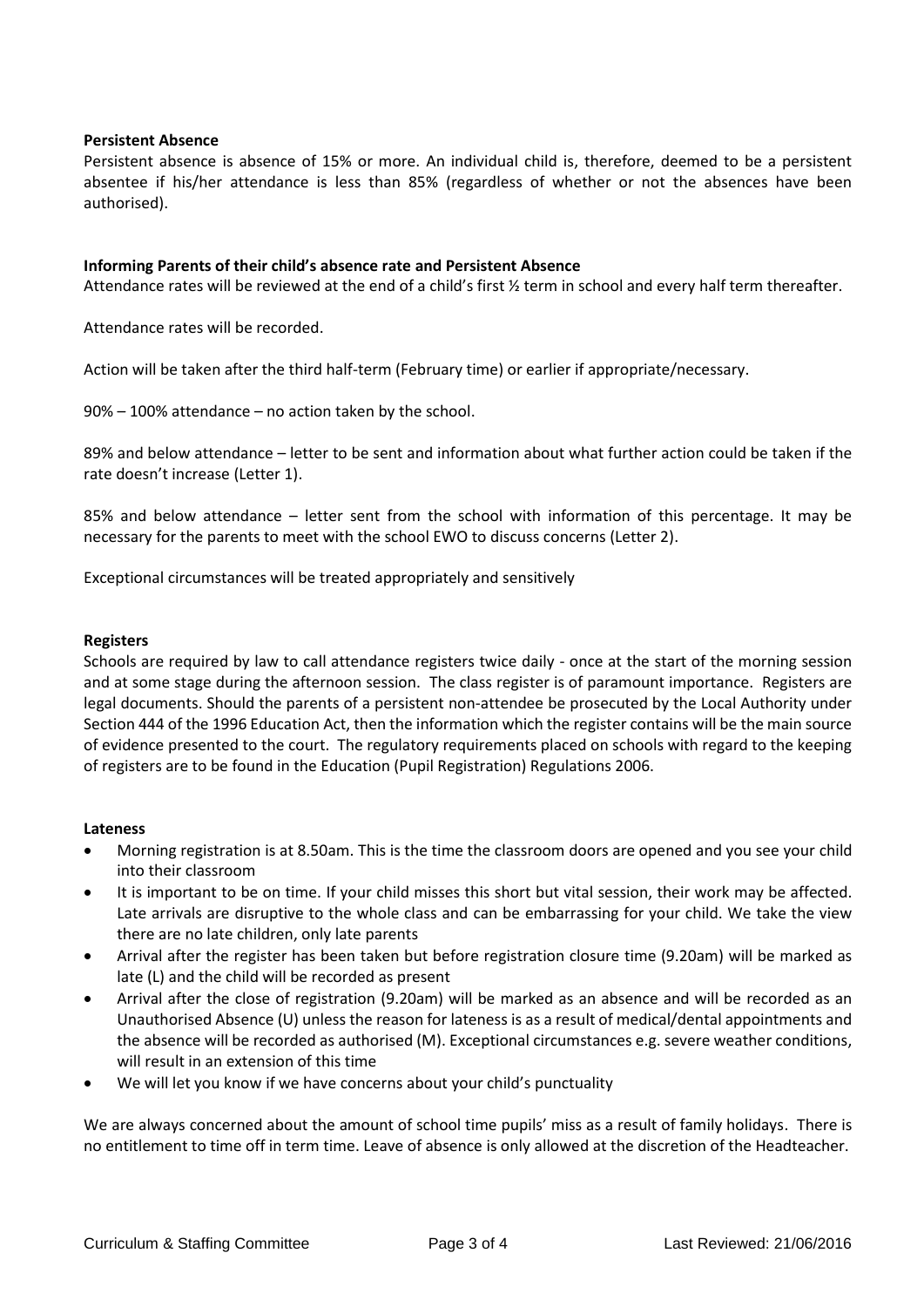Please remember that the more time your child misses from school, the more difficult it is for them to catch up with their work. Valuable learning time is lost. A good understanding of the work can only take place when the pupil is in the classroom.

# "*Every day counts…*"

### **GOVERNORS**

It is the Governors legal responsibility to monitor and evaluate the attendance in their schools. The schools attendance figures are presented to the Governing Body on a termly basis.

#### **Legal Note**

Parents have a legal duty to ensure the regular and full time attendance at school of registered pupils (Education Act 1996). This policy is based on the law and on Best Practice guidance produced by the Department for Education and Skills and the Local Authority. The School Attendance Service aims to work with schools and families to promote good attendance and avoid legal action. However in some cases, parents are prosecuted (taken to court) or have to pay a Fixed Penalty (fine) if unauthorised absences continue.